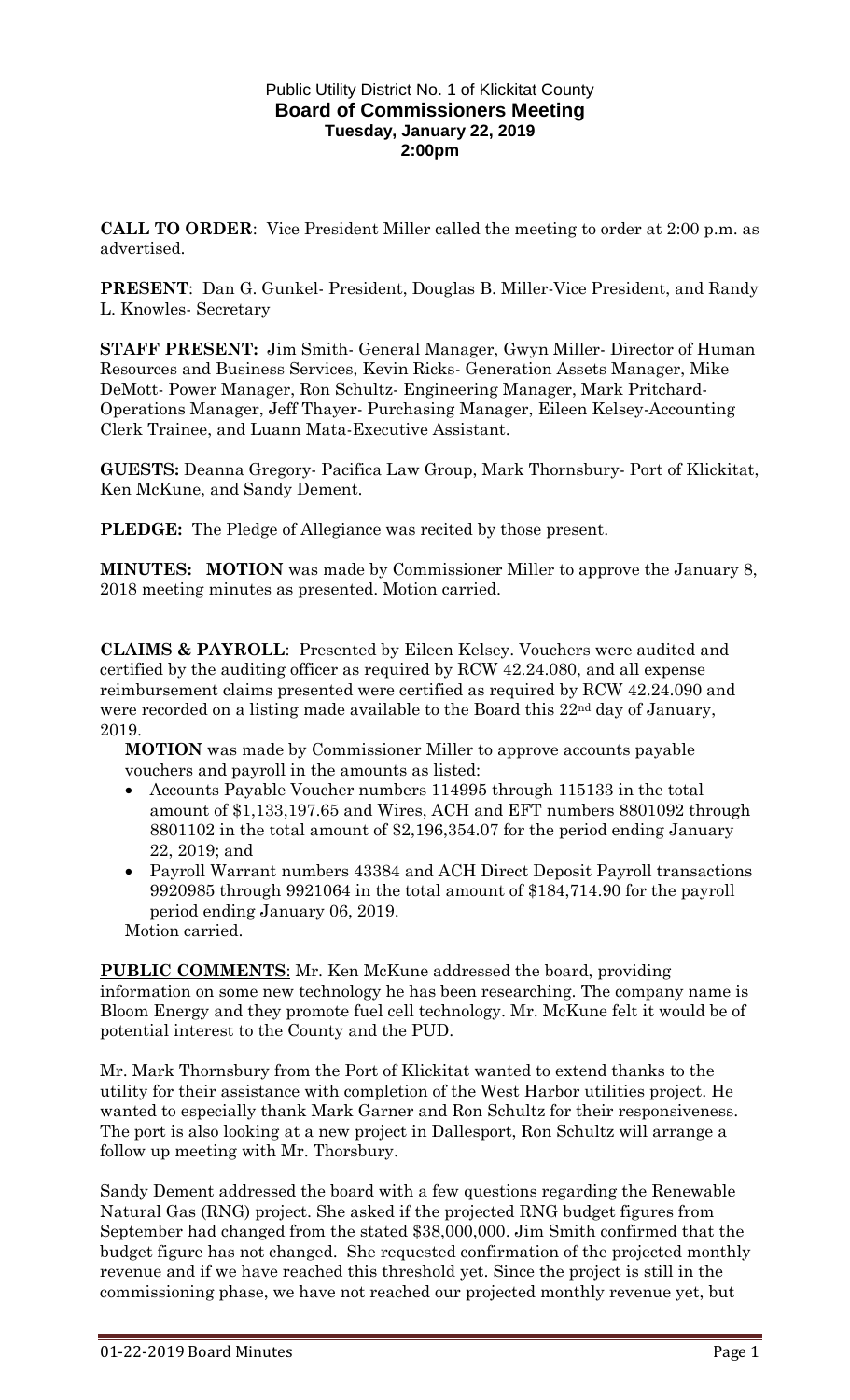expect to for January. Lastly Sandy asked what the power costs from Bonneville Power Administration (BPA) were and how do they compare to the other power products in our portfolio. We receive power from BPA at a preferential rate. That cost at this time is roughly \$35.00 MWh. Our White Creek Wind project runs about the same and our McNary Hydro power is around \$29.00 MWh. We do not market Solar, so we do not have an accurate cost at this time.

## **REPORTS:**

**Water/Wastewater Report –** Sharon Blodgett presented the December report. She presented the Wishram water right modification information to the Board. Russ Patton is working with Aspect Consulting on creating a required metering plan. This plan is due by June 1, 2019. There was an unscheduled sewer system event in Klickitat at the Community Center. Upon investigation with the customer, staff found that there are in fact two sewer outflow pipes, and one was never connected to the waste water system. The connection is being made and staff will install a grinder pump. We are continuing to improve our system data and tracking. Russ has created a form for each water system to assist with reporting static water levels with a consistent method. This should help us ensure our well status is more accurately tracked and recorded to help us ensure the condition of our water sources. Sharon also provided the "Complaint log" for 2018. Since moving away from the customer surveys, the log should provide the Board and Staff with information regarding customer experiences. Lastly, we have installed SCADA in most of the facilities. This program has been very useful in notifying us early of potential issues.

**Operations Report-** Mark Pritchard presented the December report. As expected, due to an ice / wind event in early 2018, we did not meet our goal for 2018 outage hours. The 2019 goal is 99.72% reliability. This calculation is based upon an 8-year average. Every year, we try to address the issues on the five worst substations on the reliability rankings. In 2017, our Gilmer substation was rated the worst substation for reliability. In 2018, it was not on the list any more. Trees caused very few of our issues this year. Most were equipment and conductor failure. We had an outage a few weeks ago where our outage protocol failed and we did not post outage information on our normal social media platforms. We have reviewed our processes with personnel and the answering service. We do not anticipate any additional communication breakdowns. Mark discussed the current outage protocol with the board. The crews have been completing maintenance work. They have been replacing conductor and poles in various areas, all of the crews have worked on tree trimming, and the Construction crew is replacing some aging underground wire near Alderdale. The crews have conducted transmission line inspections and complete customer work as it comes in. We continue to work through our customer tree-trimming log and Asplundh is still working on the Glenwood transmission. Once Asplundh completes the transmission, they will move on to the 18 miles of Gilmer distribution. We will evaluate the need for mechanical clearing in 2019 as well. Preparation work for replacing the failed regulators at the MA Collins substation is underway. There will be an outage early spring to make the repairs and transfer everything back to normal. We experienced a fiber failure on the Energizer to Willis transmission line; repairs will be completed in the next couple of weeks. Crews have been working out East trying to keep frost from damaging the lines. The tree-trimming question Commissioner Knowles brought forth has been addressed. The customer asked that debris be pushed into a pile to burn. Crews were working to complete this, but with the wet winter, the customer asked that we postpone our work until spring when it dries out a little.

**Engineering Report**- Ron Schultz presented the December report. BPA is completing their Transmission Operator Planning work, and we anticipate the work will be completed within three months. Brandon Johnson and Mark Garner are working on the Long Range Plan. Voltage and current monitors are being installed throughout the system to validate our data. According to the plan, we need to reconductor and install regulators in the Snowden, Acme, and Bristol Road areas. Our ultimate goal would be to have loop feeds and eventually three phase throughout this area. There are still four outstanding electrical issues to complete at RNG. We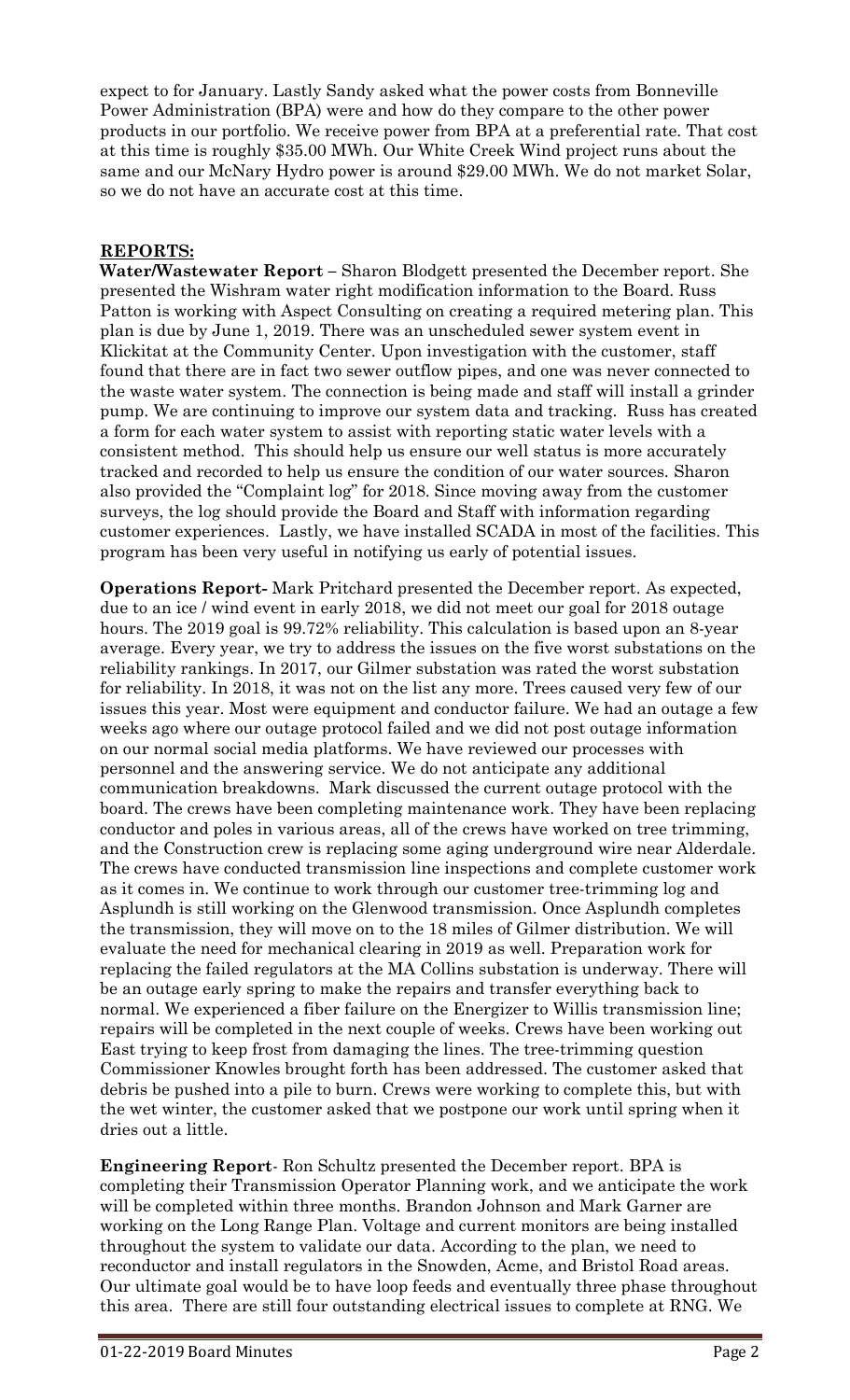have a contractor on site completing this work. Metershop is completing infrared testing of substation equipment. Very few issues have been detected. The Linden substation work is completed and the system feeds are back to normal. Mark Garner and Joli Munkers are working with NISC to port the mapping data into the new system. With the expectation of Underwood Fruit expanding in the future, sectionalizing in Bingen will become a necessity. Lastly, we are still looking to fill the wireman position.

**Renewable Natural Gas (RNG) Update**– Kevin Ricks presented the RNG update. In December, the plant operated at 47% of capacity, and the cooler failure led to curtailing capacity. However, since replacing the cooler, the plant capacity increased to 86% and we are currently processing all the gas from the landfill. There are still some outstanding punch list items that may wait to be fixed, as we do not want to curtail the plant at this time to make these repairs. Kevin spoke with Department of Ecology they discussed the Notice of Construction permit and the Air Operating permit. Both permits need to be modified. Kevin will work through the modification process. The Sulfur volumes in the gas have increased significantly since transitioning to RNG. Engineers are evaluating our options for treatment to ensure the system is effective and stable.

Kevin has been in conversation with Republic regarding the RNG dedication. They are very interested in collaborating with us with both the planning and the funding of the event. We are working on the event details and our tentative date is June 1st . Miland Walling and Dana Peck are working with the Governor's office before we finalize the date.

Kevin and Mike DeMott had a meeting with an individual from Solar on Friday. They plan to tour the RNG facility and discuss possible parameters to market the turbines.

Kevin requested that we remove the Domnick- Hunter siloxane treatment equipment. Siloxanes are now being removed as part of the Morrow Brother's equipment and he sees no need to retain the equipment. He will bring a resolution back at the next meeting.

**COMMISSIONER DAN GUNKEL –** Commissioner Gunkel did not have a report.

# **COMMISSIONER DOUGLAS MILLER -** Commissioner Miller did not have a report.

**COMMISSIONER RANDY KNOWLES** – Commissioner Knowles did not have a report.

### **GENERAL MANAGER –** The complete report can be found at:

[htp://www.klickitatpud.com/topicalMenu/commissioners/GM\\_Reports.aspx](http://www.klickitatpud.com/topicalMenu/commissioners/GM_Reports.aspx)

In addition to the written report, Mr. Smith presented the following information:

- Joint meeting Klickitat PUD and Klickitat County Commissioners- A status update of the RNG project was provided to the County Commissioners. We provided information regarding the dedication event we are planning. The Commissioners requested an invitation to the event. There was a brief discussion regarding an assistance opportunity for Veterans. The PUD provided information on how we administer our low-income programs. This was a fact-finding discussion only.
- Chris Corry- Jim stated that he had a discussion with Representative Corry regarding a customer concern with our Net Metering program. The Representative was provided with background information and the Representative indicated that he would follow up with the customer.
- NISC- The Accounting implementation of the conversion will be completed next week. We anticipate we will be working thorough issues for some time. Customer Service has been working within the system for a few weeks now.